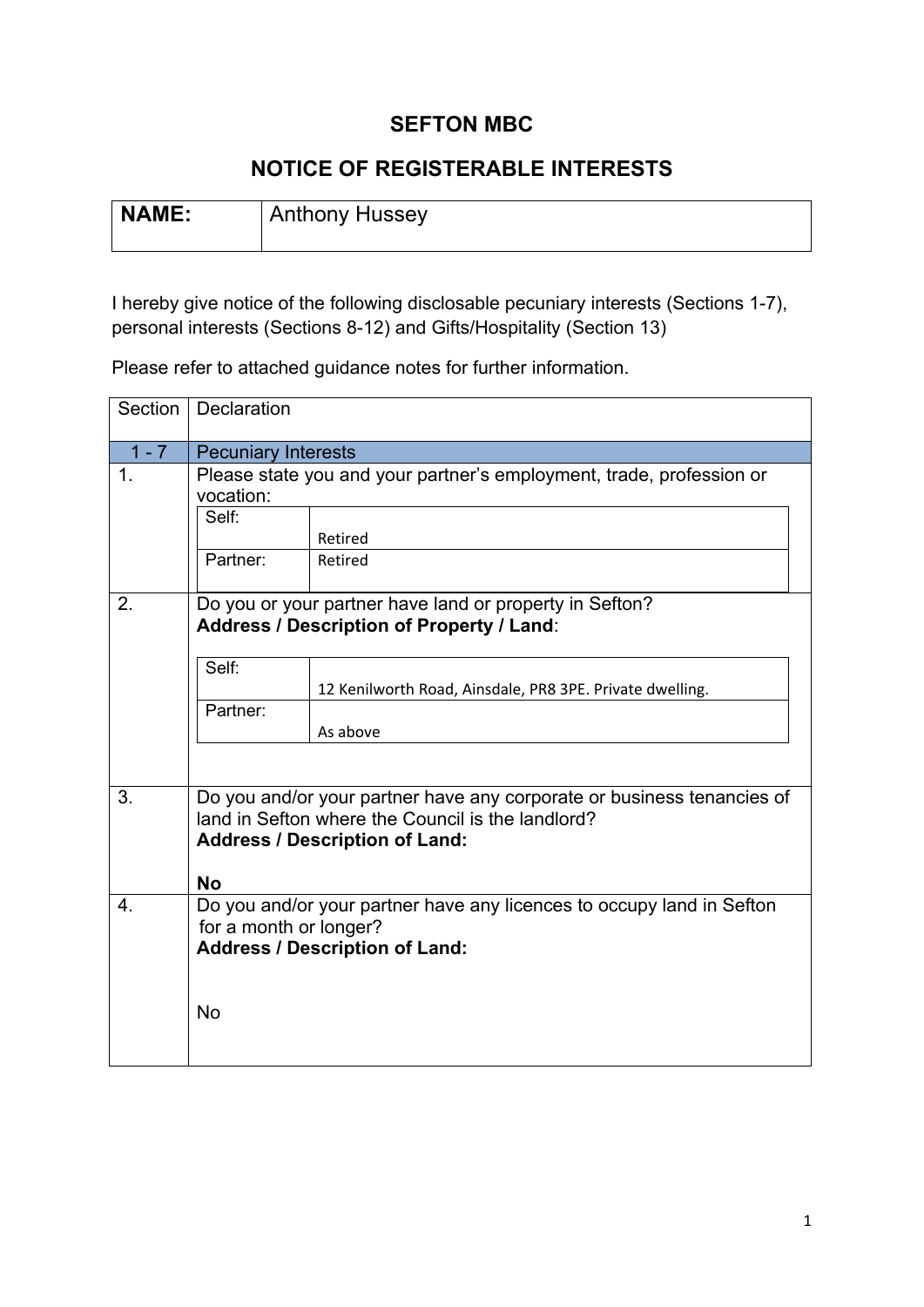| 5.             | Have you and/or your partner received payments in respect of your<br>Council duties or election expenses?<br>Name of body which made the payments:<br><b>No</b> |  |           |  |  |
|----------------|-----------------------------------------------------------------------------------------------------------------------------------------------------------------|--|-----------|--|--|
| 6.             | Do you and/or your partner have any beneficial interest in Securities?<br>Name of body:<br><b>No</b>                                                            |  |           |  |  |
| 7 <sub>1</sub> | Do you or your partner have any contracts with Sefton Council?<br>Name of the Company/ Description of the Contract:<br><b>No</b>                                |  |           |  |  |
| $8 - 12$       | <b>Personal Interests</b>                                                                                                                                       |  |           |  |  |
| 8.             | Do you hold membership of a Public Authority to which you were<br>nominated by your Local Authority?                                                            |  |           |  |  |
|                | Name of Public Authority:<br>No                                                                                                                                 |  | Position: |  |  |
| 9.             | Do you hold membership of any organisation exercising functions of a<br>public nature? (e.g. School Governor, etc.)                                             |  |           |  |  |
|                | Name of Organisation:<br>No                                                                                                                                     |  | Position: |  |  |